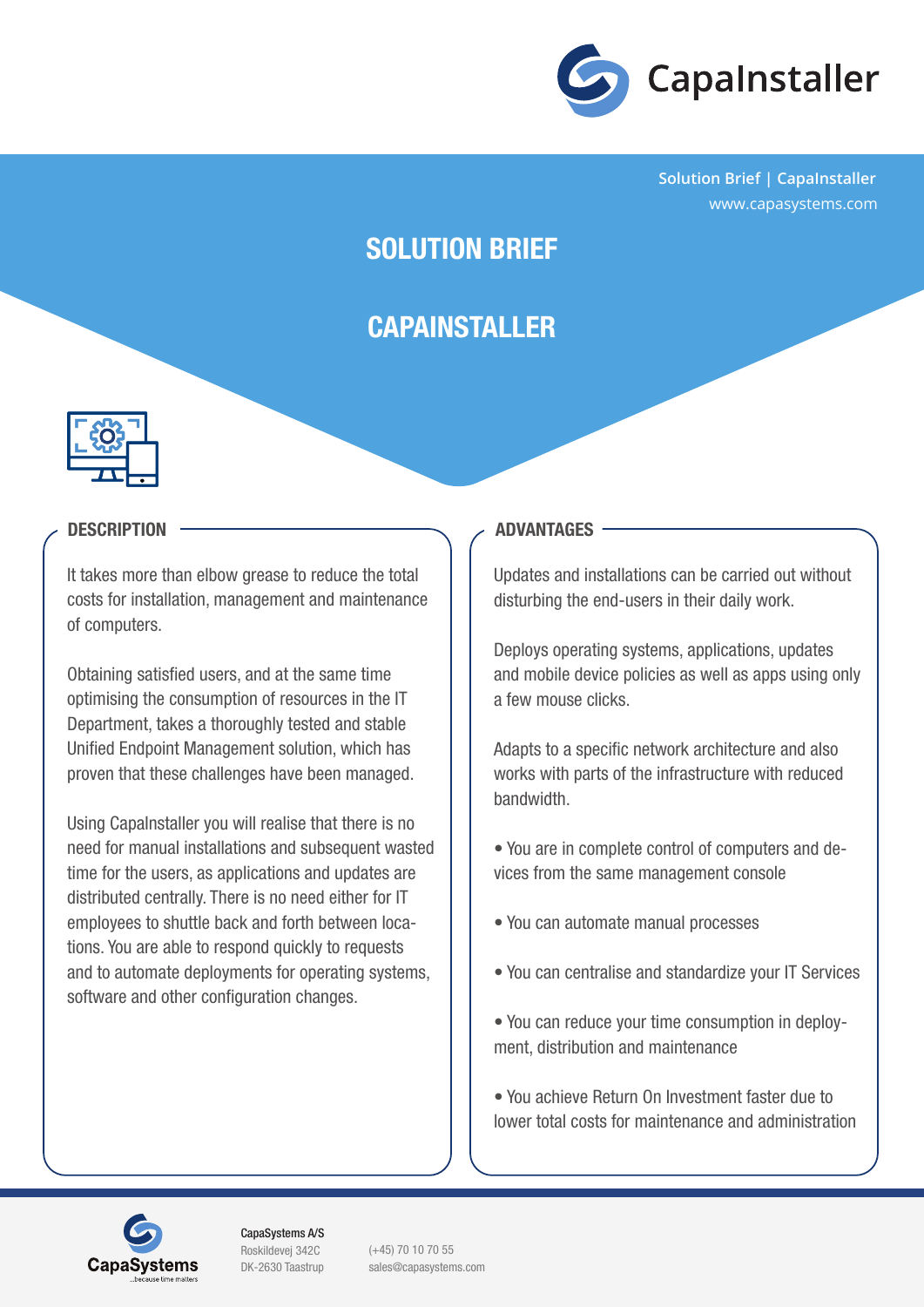

## **MAIN MODULES**

• **OS DEPLOYMENT** - CapaInstaller Operating System (OS) Deployment facilitates configuration, deployment and maintenance of Windows operating systems. The solution supports any Windows image, indepen-dent of hardware, with a special "driver kit" for each computer model in your organisation. Furthermore Change Management is supported including entire performance history of the specific computer. It is possible to boot from both UEFI as well as PXE.

• CONFIGURATION MANAGEMENT - CapaInstaller provides for central management of software deployment and configuration changes on all Devices, Apple macOS and Windows based clients and servers. The solution facilitates easy and quick deployment of both plain and complex software without disturbing the end -user. As part of the Configuration Management, CapaInstaller is able to deploy enterprise apps to iOS and Android devices as well as apps from Apple App Store and Google Play.

• POLICY CONFIGURATION MANAGEMENT - Capa-Installer enables management of iOS, Apple macOS and Android devices which among others include central administration of policies controlling the configuration and restrictions of the device. This also allows the IT Department to lock or wipe lost/stolen devices which prevents company data from being exposed.

• PACKAGE CREATOR - CapaInstaller Package Creator, which is integrated with Configuration Management, is an efficient tool to package and adapt software before deployment. By use of an intuitive wizard and a scripting library Package Creator quickly generates installation packages, provides a high success rate in software deployment and improves user experience both in the IT Department and among end-users.

• POWER MANAGEMENT - Power Management facilitates an easy management of the power consumption of computers. It is a simple way to achieve a significant cost reduction without affecting the enduser in his daily work. The computer can be set to automatic shutdown in the lunch break or at closing hours. Furthermore, it is possible to split computers into different groups according to their need for shutdown.

" The daily tasks have changed and we have created an overview and surplus energy that is now used to teach new users, change computers, monitors, network and servers. By using CapaInstaller we have found the time to make important preventive work."

> ULRIK JØRGENSEN, IT Manager, Operations Support Wings



CapaSystems A/S Roskildevej 342C DK-2630 Taastrup

(+45) 70 10 70 55 sales@capasystems.com